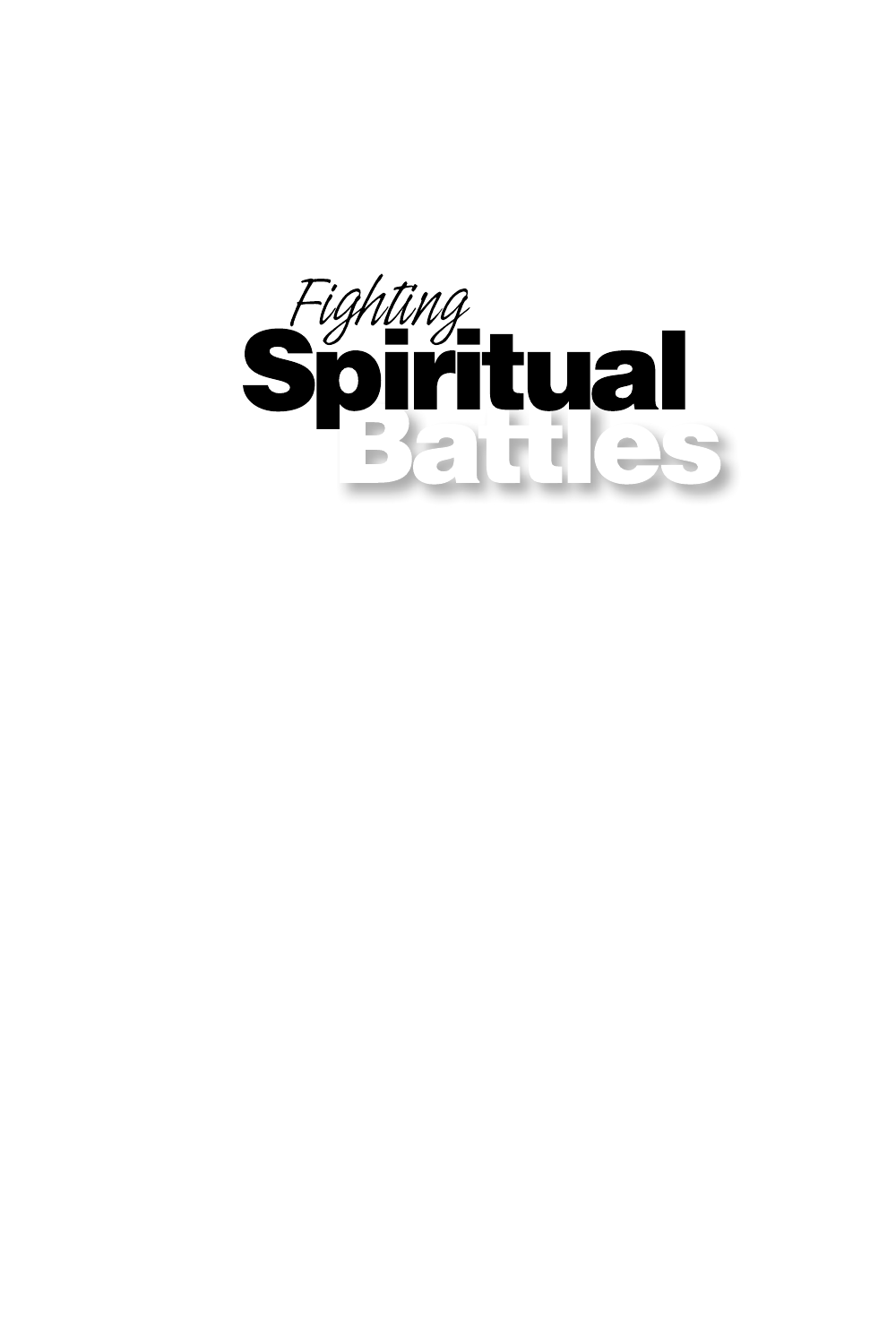

### *Douglas* **Brown**

REGULAR BAPTIST PRESS 1300 North Meacham Road Schaumburg, Illinois 60173-4806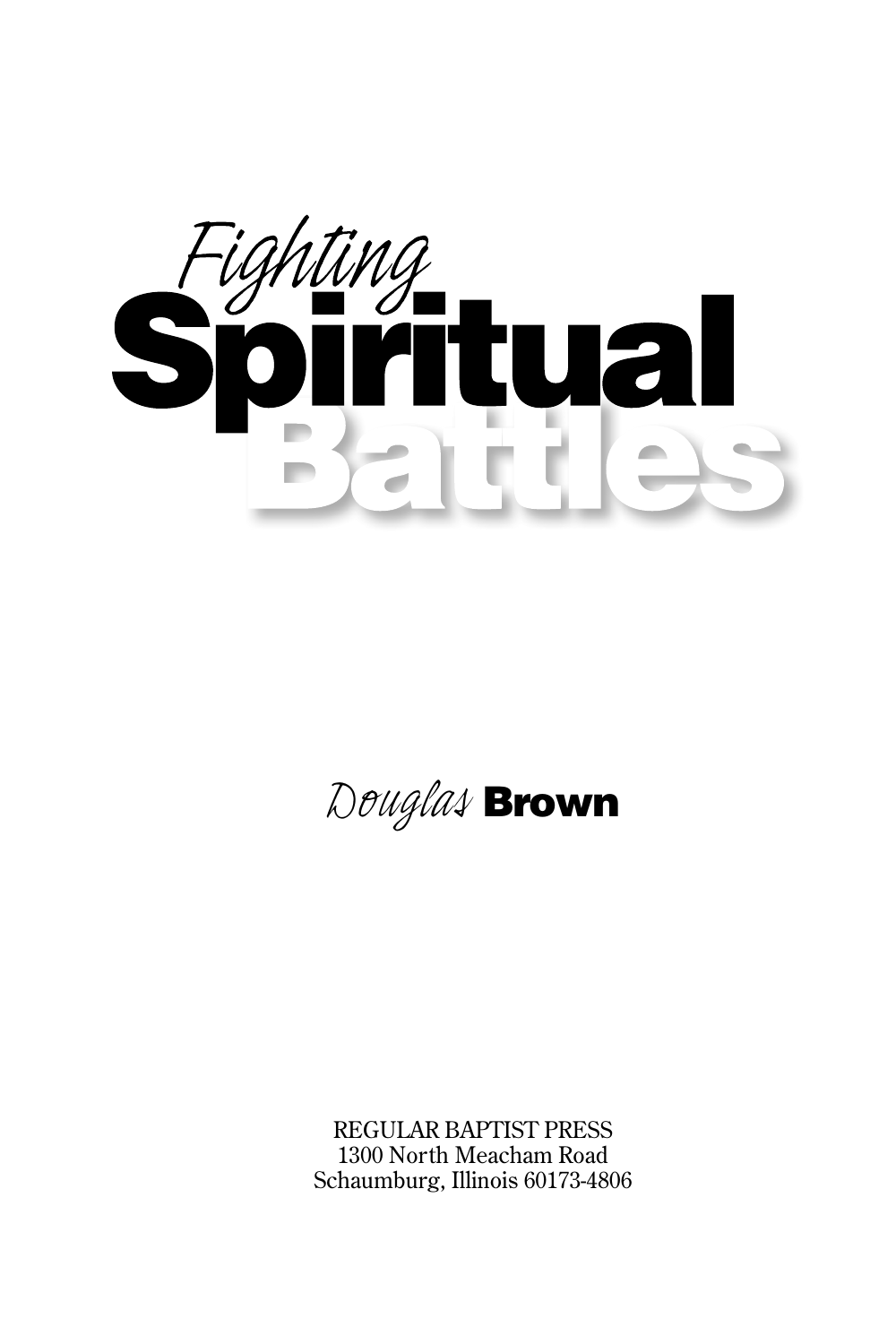This study guide is designed to be used with BuildUp to Spiritual Maturity, a series of discipleship training materials from Regular Baptist Press. Visit the Web site for further details. www.RegularBaptistPress.org/buildup

FIGHTING SPIRITUAL BATTLES © 2008 Regular Baptist Press • Schaumburg, Illinois All rights reserved. Printed in U.S.A. www.RegularBaptistPress.org • 1-800-727-4440 RBP5377 • ISBN: 978-1-59402-662-1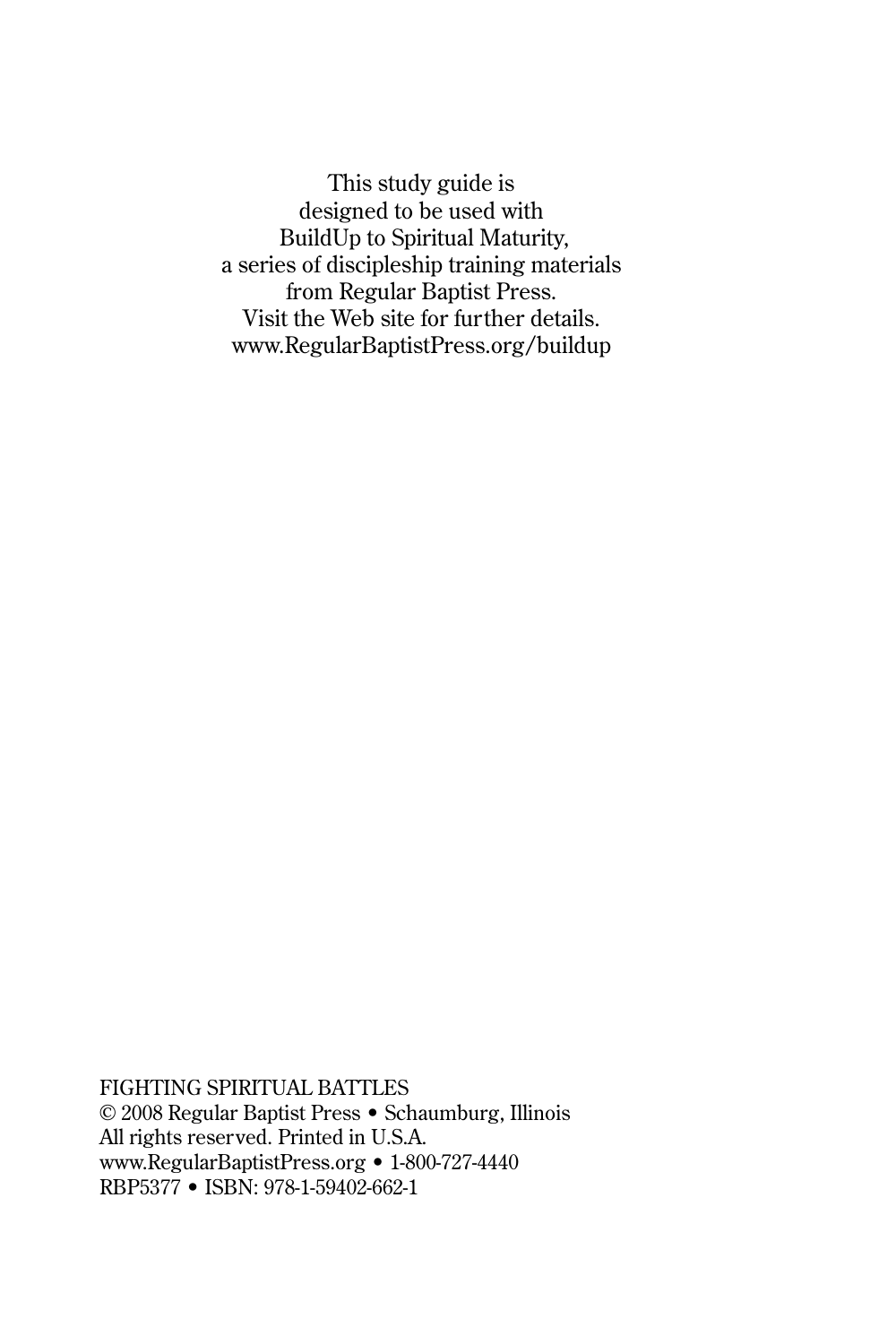## **Contents**

### Introduction 7

| $Lesson$ 1     | The Danger of Worldliness 9    |
|----------------|--------------------------------|
| $l.e$ sson $2$ | In the World—Not of It<br>- 21 |
| $l.e$ $440n$ 3 | Public Enemy No. 1<br>33       |
| Lesson 4       | Recognize, Resist, Rely 47     |
| $l$ esson $5$  | Traitor within the Gates<br>59 |
| Lesson 6       | Victory Is Possible! 71        |

- Wrap-up 83
- Answers 85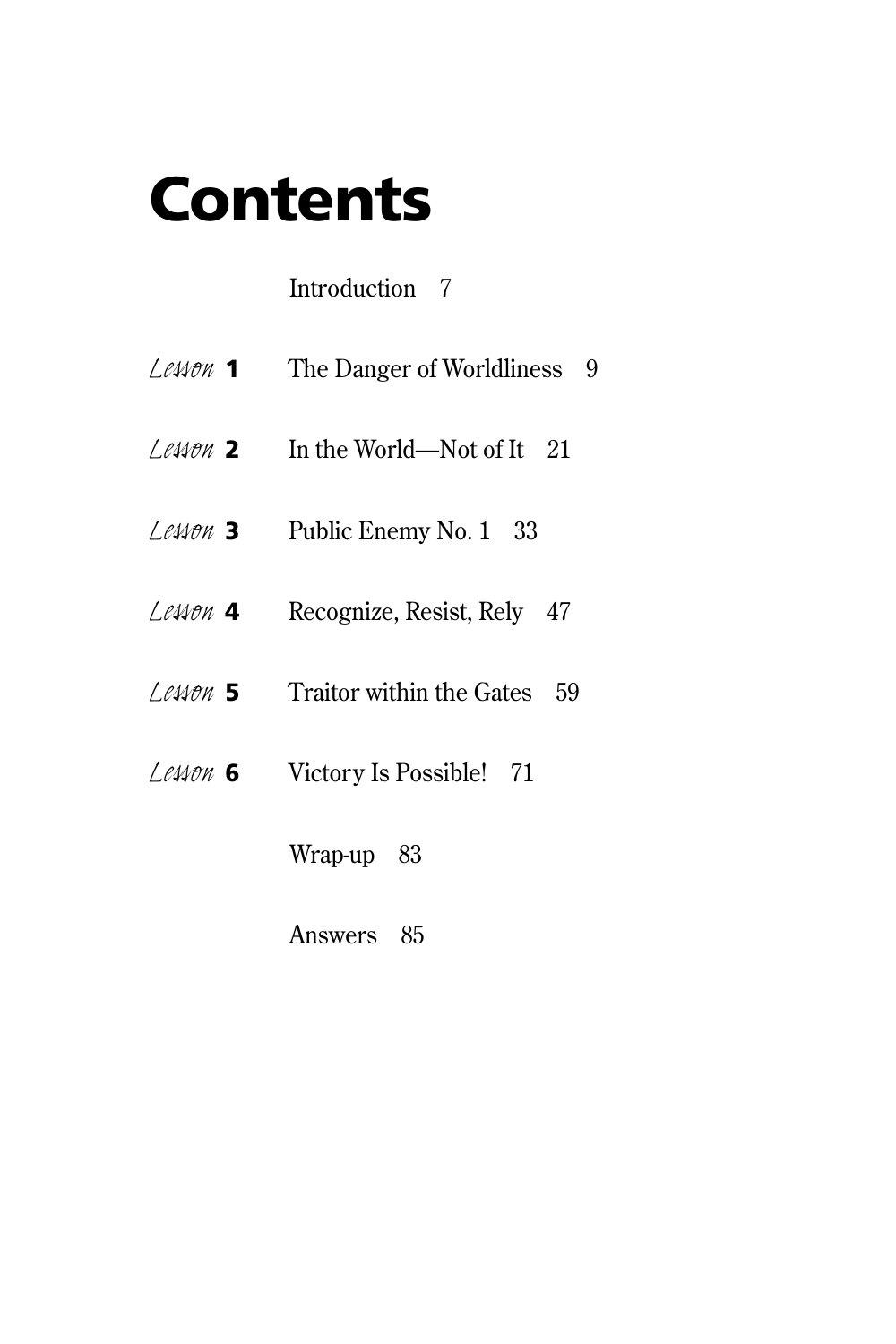# **Introduction**

eace in our times!" This was the guarantee that Prime Minister Neville Chamberlain secured from Hitler and proclaimed to Britain in 1938. The All agreed to allow Hitler to annex part of Czechosl vakia thinking that it woul Prime Minister Neville Chamberlain secured from Hitler and proclaimed to Britain in 1938. The Allies agreed to allow Hitler to annex part of Czechoslolater World War II broke out with the German invasion of Poland on September 1, 1939. In trying to appease Nazi Germany, Chamberlain and the Allies severely underestimated their enemy.

Christians face three real and potent enemies: the world, the Devil, and the flesh. Ephesians 2:1–3 refers to all three of these spiritual enemies: "And you hath he quickened, who were dead in trespasses and sins; Wherein in time past ye walked according to the course of this *world*, according to the *prince of the power of the air*, the spirit that now worketh in the children of disobedience: Among whom also we all had our conversation in times past in the lusts of our *flesh*, fulfilling the desires of the flesh and of the mind; and were by nature the children of wrath, even as others" (emphasis added). While this passage is explaining the condition of people before their salvation, the Bible is clear that these enemies continue to wage war on believers. The battle is real. No one wants to go to war. If given a choice, who wouldn't choose peace? Yet, the Christian's enemies cannot be appeased.

How do we battle our spiritual enemies? The purpose of these Bible studies is to help believers in their conflict with the world, the Devil, and the flesh. Two lessons are dedicated to each enemy. Lessons 1, 3, and 5 summarize what the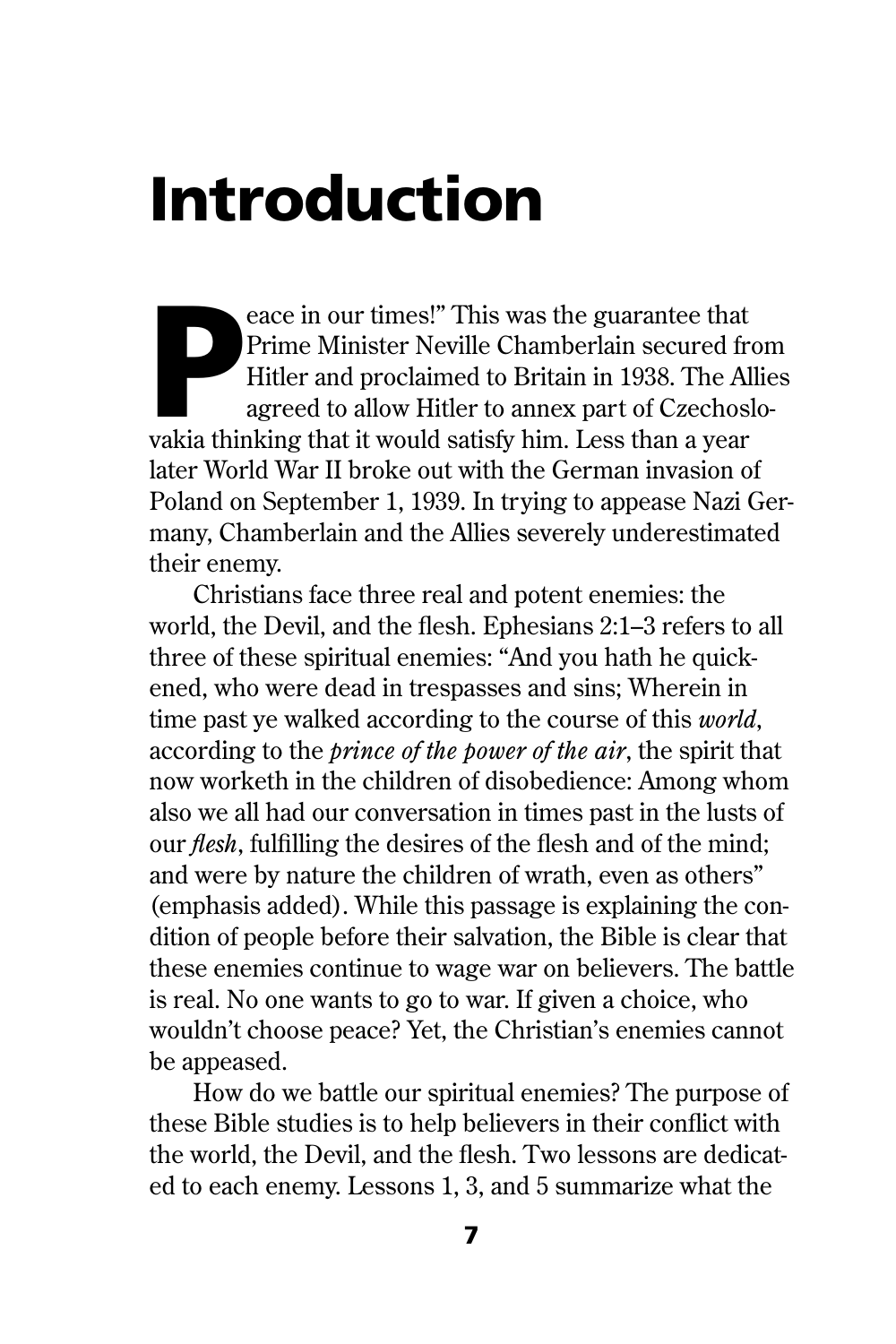Bible teaches about each enemy and how they attack God's people. Lessons 2, 4, and 6 lay out the Biblical strategies Christians should employ in spiritual warfare. God never intended His people to live spiritually defeated lives. Victory is possible when we follow God's battle plan.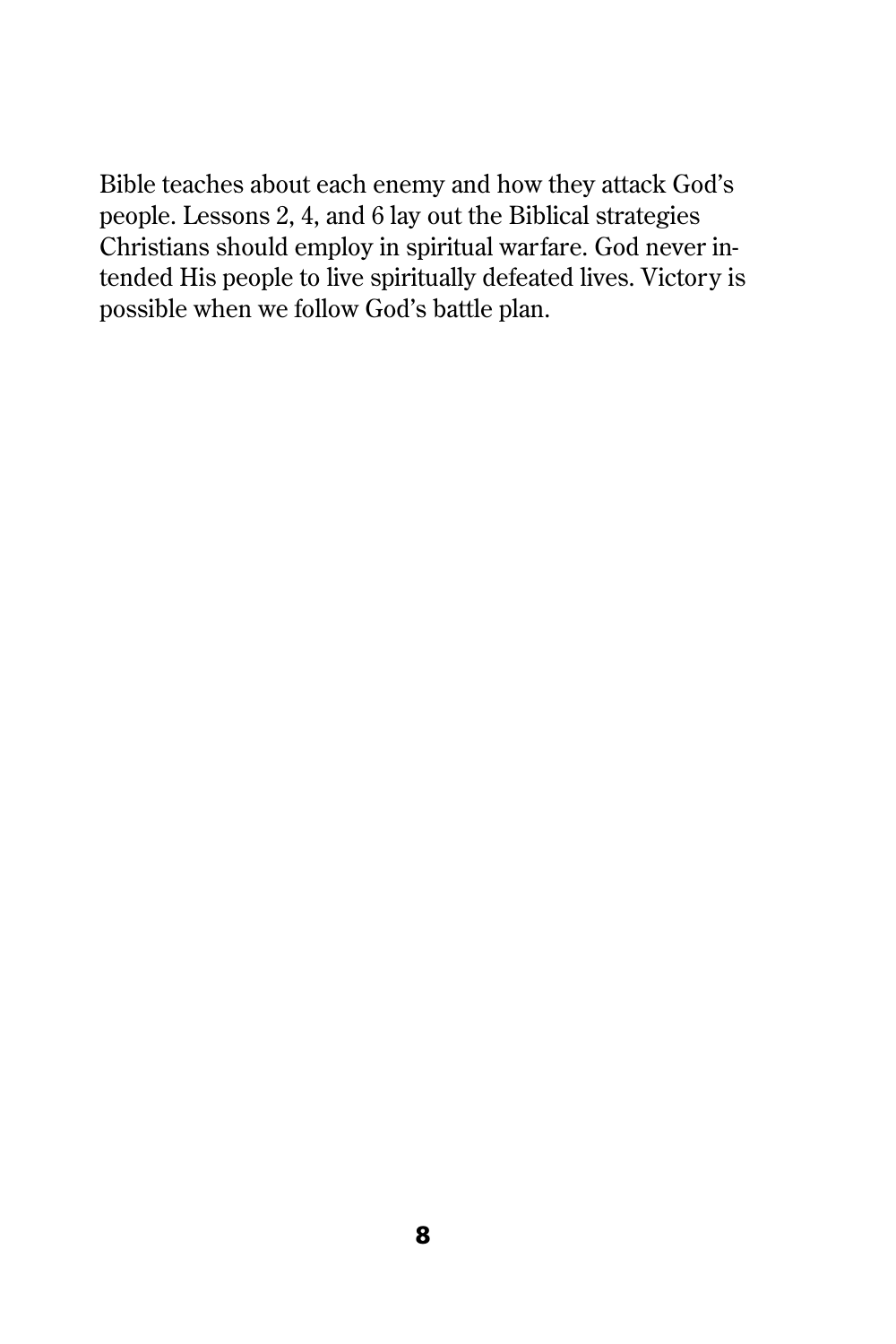### *Lesson* **1 The Danger of Worldliness**

"Love not the world, neither the things that are in the world. If any man love the world, the love of the Father is not in him." *—1 John 2:15*

od calls believers to live holy lives<br>that are distinct and sanctified<br>from the world. Yet, all too often,<br>believers succumb to the world-<br>liness of their culture. This is the growing that are distinct and sanctified from the world. Yet, all too often, believers succumb to the worldliness of their culture. This is the growing trend in the U.S.A. Pastor R. Kent Hughes correctly observes that "[the contemporary evangelical church] is lacking in its ability to remain uncontaminated by the unchristian thinking and morality of contemporary culture."1 In this lesson we will discover what worldliness means and expose its danger for Christians.

#### **Understanding Our Enemy: the World**

At the outset of creation, God created a perfect world that was altogether good. Adam and Eve lived in perfect harmony with their Creator in the Garden of Eden. But this perfect world radically changed when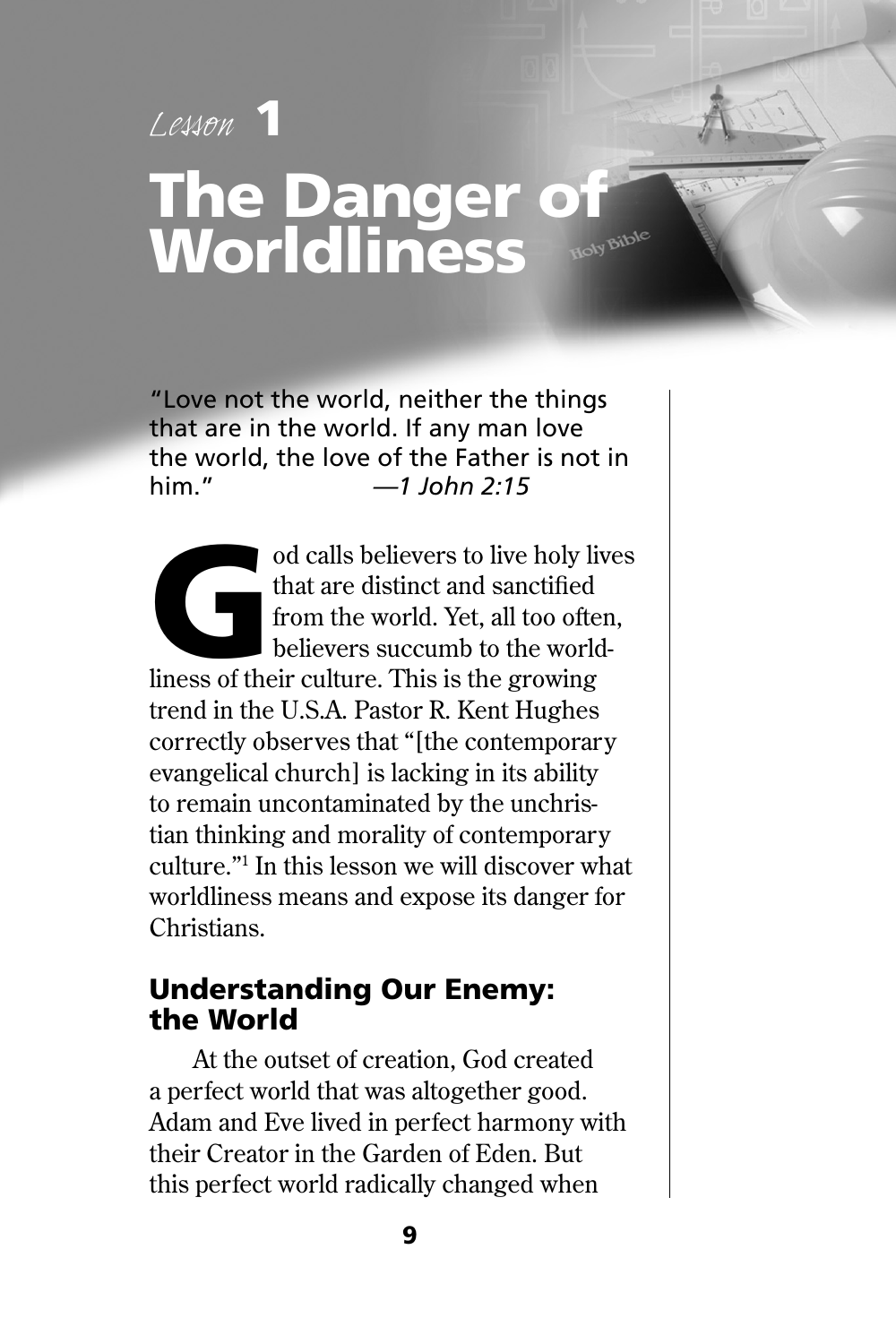they disobeyed God and sinned. Since the Fall (Adam and Eve's first sin), every person is born into sin and is alienated from God. Indwelling sin corrupts people's thoughts, affections, and actions (Ephesians 4:17–19). The Bible clearly teaches that natural man is an enemy with God (Romans 5:10).

 1. Read Ephesians 2:1–3. How does this passage describe natural man?

Grasping the scope and severity of humanity's fallen state is foundational in understanding our enemy the world. Simply put, "the world" is fallen humanity in organized rebellion against its Creator. The world is a system that is hostile to God and the Bible. In addition, the Bible often associates this age with the world's hostility toward God. Satan, as the ruler of this age, exerts control, power, and influence in the world (2 Corinthians 4:4; 1 John 5:19).

Worldliness against God shows up in a society's culture. While culture is not sinful in and of itself, every culture has worldly elements. David Wells asserts that worldliness is what any particular culture does "which makes sin look normal and righteousness look strange."3 Unbiblical philosophies, sinful lifestyles, and ungodly movements abound in all cultures.

*The most common Greek term for "world" is*  kosmos *(used 186 times in the New Testament). It generally refers to something well arranged or ordered. In different contexts it refers to the ordered universe, the earth, or humanity. When used in reference to the moral world, it means "mankind as alienated from God, unredeemed and hostile to him."*2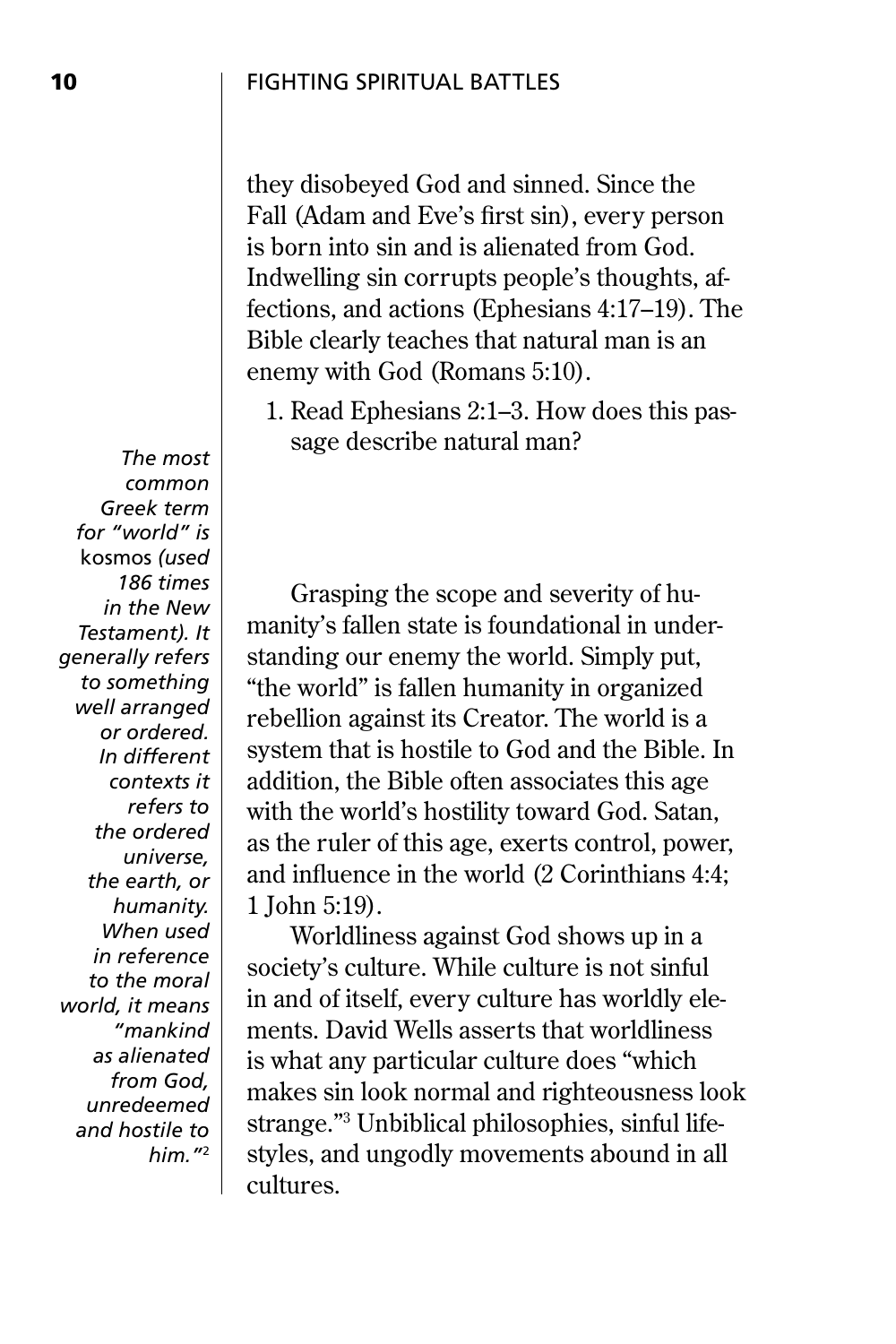2. What examples of worldliness do you see in today's culture?

#### **The Peril of Worldliness for Believers**

The Scriptures warn repeatedly of the danger of worldliness for the believer. If the world is organized rebellion against God, then worldliness for believers may be described as a Christian somehow getting caught up and participating in that rebellion. First John 2:15 states, "Love not the world, neither the things that are in the world. If any man love the world, the love of the Father is not in him." From this verse we learn that worldliness is first and foremost a matter of the heart. God demands the believer's loyalty and love. When a believer loves this world or the things in this world, then his heart is divided and he cannot really love God. A divided love cannot be a devoted love.

Marriage is a perfect illustration of this principle. A husband cannot love another woman and hope to have a solid marriage. When he comes home and says to his wife, "Honey, I love you," his words ring hollow.

*The New Testament regularly contrasts this present evil age with the coming age of God's rule. (See, for instance, Ephesians 1:21; Matthew 12:32; Mark 10:30.)*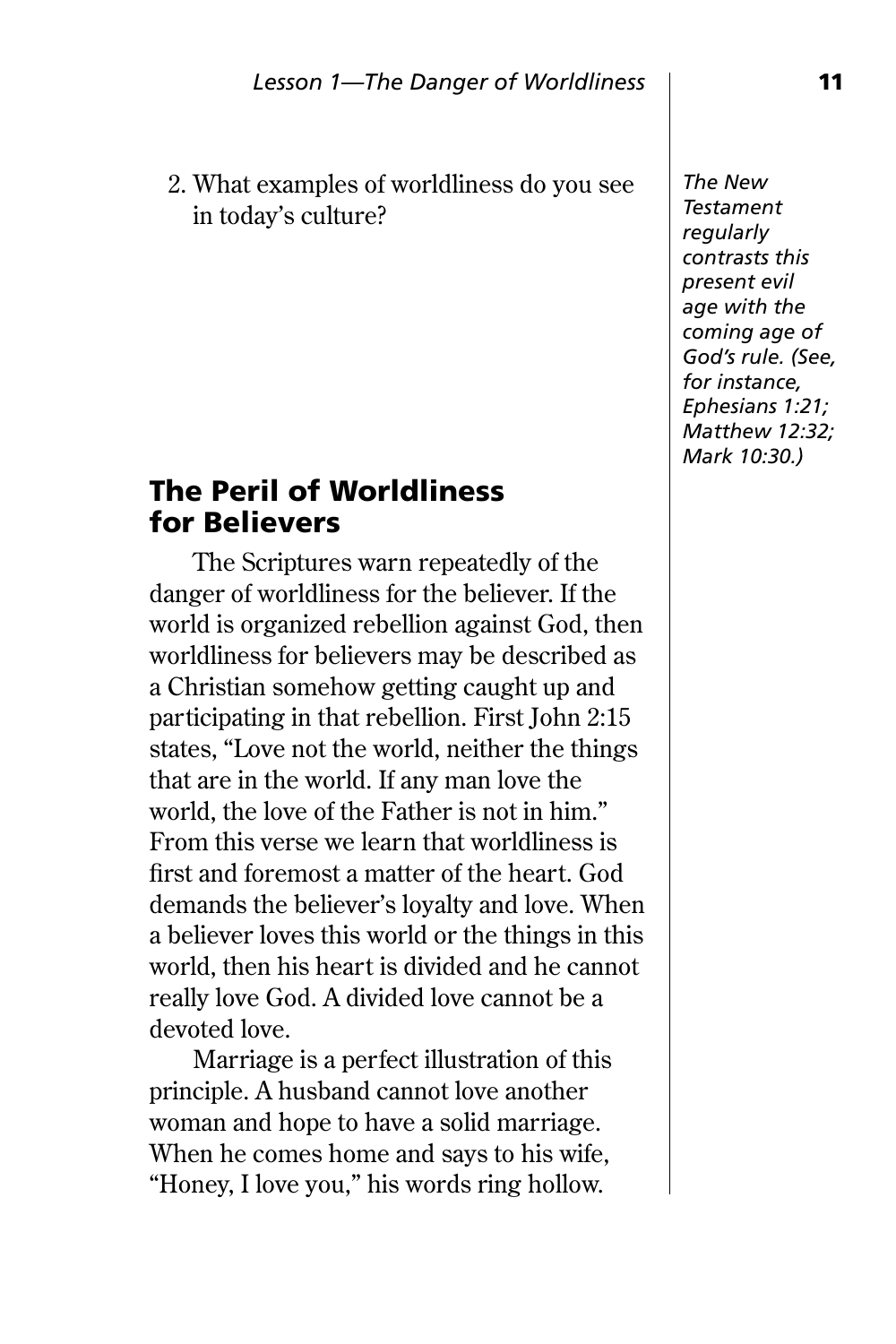Just as marriage demands a faithful heart, so the believer's relationship with the Lord demands faithfulness.

James 4:4 makes a similar point: "Ye adulterers and adulteresses, know ye not that the friendship of the world is enmity with God? whosoever therefore will be a friend of the world is the enemy of God." Could God put it any more clearly? When a believer befriends God's enemy, the believer becomes God's enemy. Friendship with the world means hostility toward God. Notice also that James likened such disloyalty to God to committing adultery. He used this metaphor to shock and warn his readers of the dangers of worldliness.

Romans 12:2 brings out another perspective: "And be not conformed to this world: but be ye transformed by the renewing of your mind, that ye may prove what is that good, and acceptable, and perfect, will of God." Paul warned believers not to be conformed or molded to this present age. This warning shows that it is possible for believers to pattern their thinking and lifestyle according to the world.

 3. Reread 1 John 2:15, James 4:4, and Romans 12:2. Formulate your own definition of worldliness.

*The Greek word for "world" in Romans 12:2 is* aiōn *and refers to this present evil age dominated by Satan (cf. 2 Corinthians 4:4; Galatians 1:4; 2 Timothy 4:10; Titus 2:12).*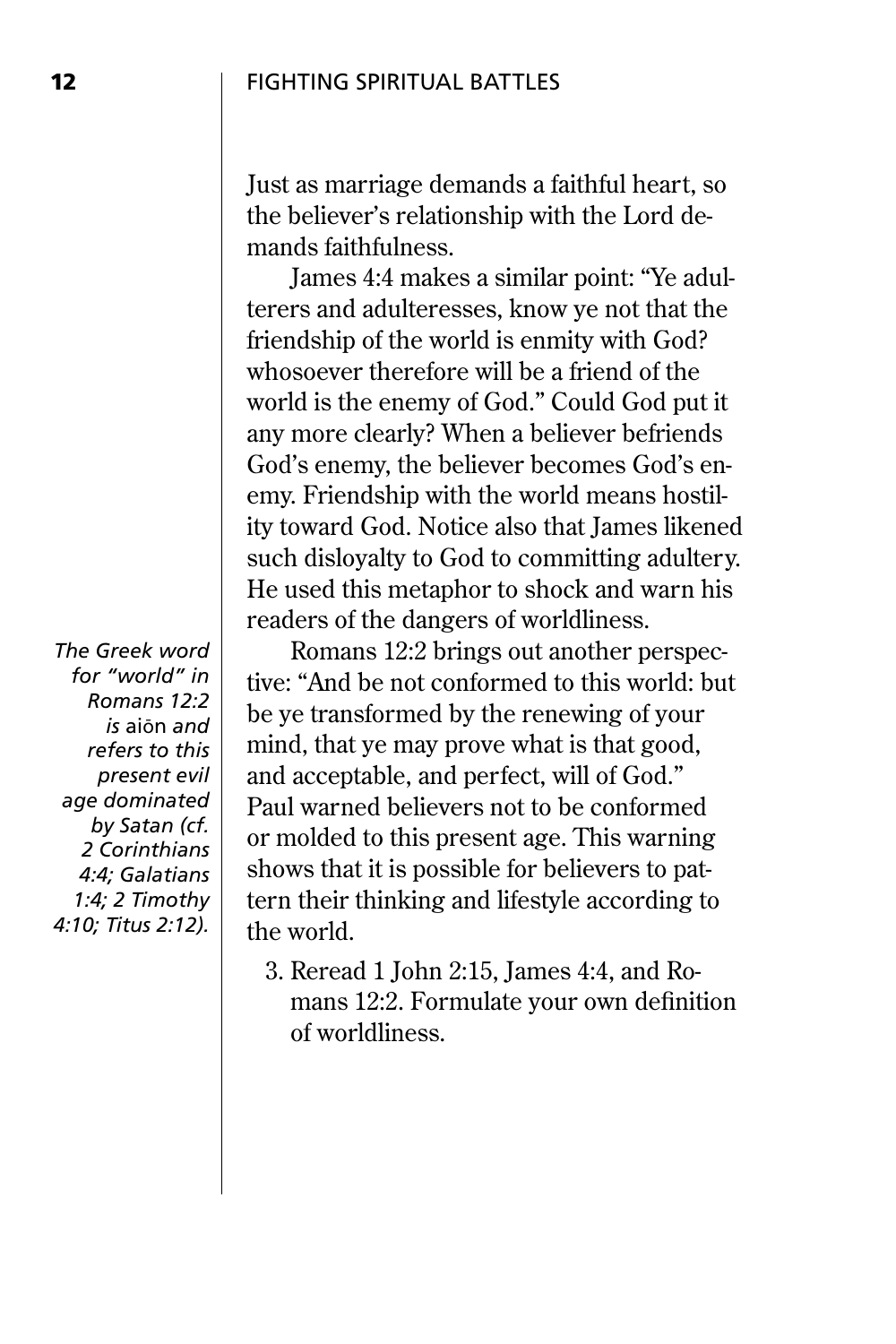#### **The Lure of Worldliness**

First John 2:16 explains how the world lures believers toward worldliness: "For all that is in the world, the lust of the flesh, and the lust of the eyes, and the pride of life, is not of the Father, but is of the world." John outlined for us three specific ways the world appeals to people. First, the world lures people with the *lust of the flesh*. "Flesh" in this context most likely refers to one's body, not the sin nature. Therefore, the lust of the flesh is a reference to physical pleasure. Sins such as sexual immorality, drug and alcohol abuse, and gluttony are examples of the lust of the flesh.

The second lure John mentioned is the *lust of the eyes*. Essentially this refers to covetousness. When someone sees something that does not belong to him or something that exceeds his needs and then greedily desires it, he is guilty of covetousness. In the Ten Commandments God forbade the Israelites from coveting such things as their neighbors' houses, spouses, livestock, or belongings (Exodus 20:17).

 4. Read 1 Timothy 6:6–10. What is the relationship between the lust of the eyes and the love of money (v. 10)?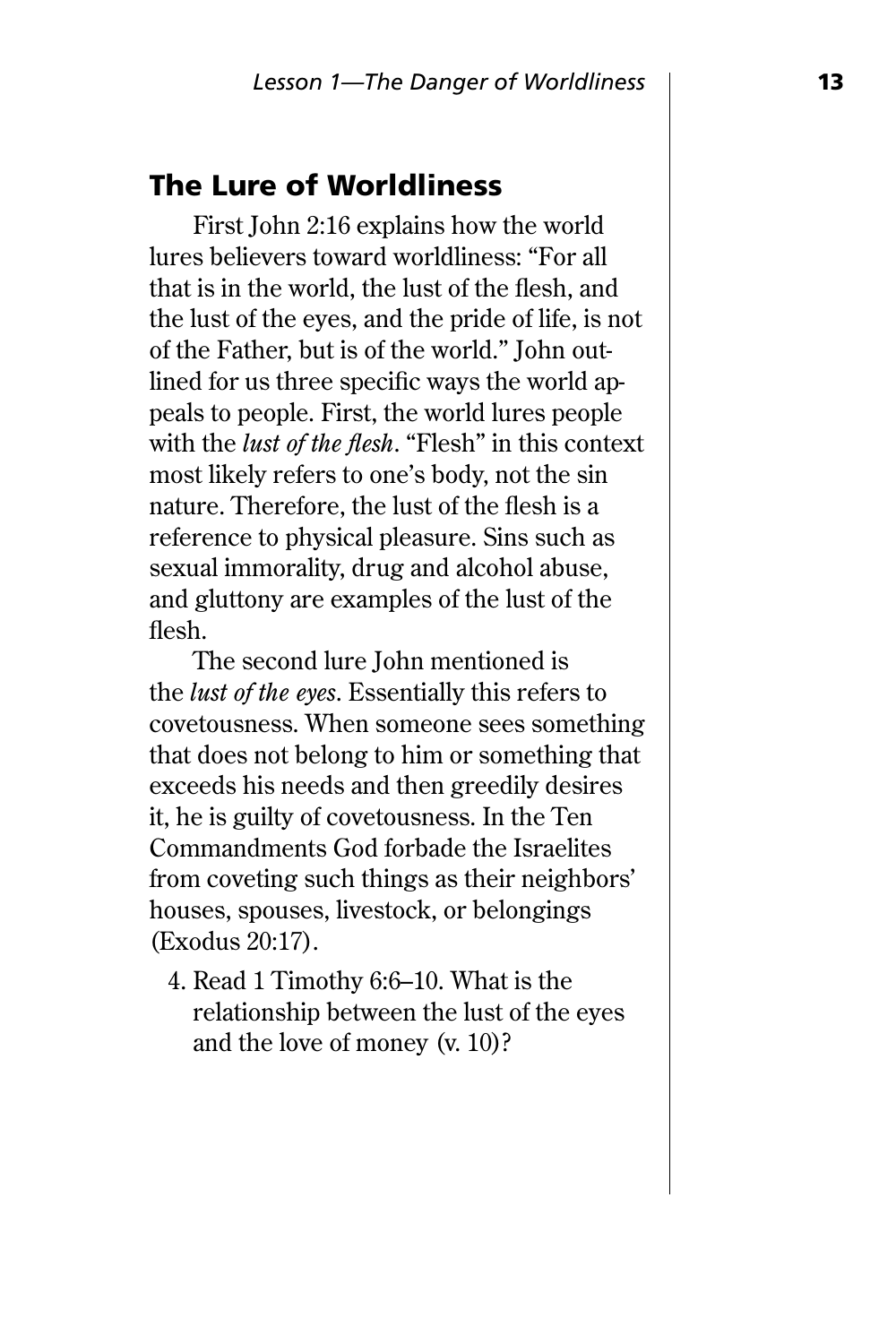#### **14** FIGHTING SPIRITUAL BATTLES

*There are three main Greek words for "life" in the New Testament. In 1 John 2:16 the Greek word translated "life" is* bios*, used just ten times in the New Testament. It always refers to one's earthly existence or worldly possessions.*4

The *pride of life* is the third way that the world tempts individuals away from God. The word "life" in 1 John 2:16 almost certainly refers to one's material wealth, as it does in 1 John 3:17. There it is translated as the world's "good." Thus the pride of life means the promotion of an arrogance or overconfidence in one's possessions and achievements as opposed to dependence upon God. "The focus is on people who operate purely on a human level and have no spiritual dimension to their existence. This is the person who loves the world, whose affections are all centered on the world, who has no love for God or spiritual things ('the love of the Father is not in him,' 1 John 2:15)."5

 5. Many theologians link 1 John 2:16 to Satan's temptations of Eve and of Jesus. Identify their temptations with the three lures of the world.

| 1 John 2:16              | Eve (Genesis 3:6) | Jesus (Matthew 4:1-11) |
|--------------------------|-------------------|------------------------|
| The Lust of<br>the Flesh |                   |                        |
| The Lust of<br>the Eyes  |                   |                        |
| The Pride<br>of Life     |                   |                        |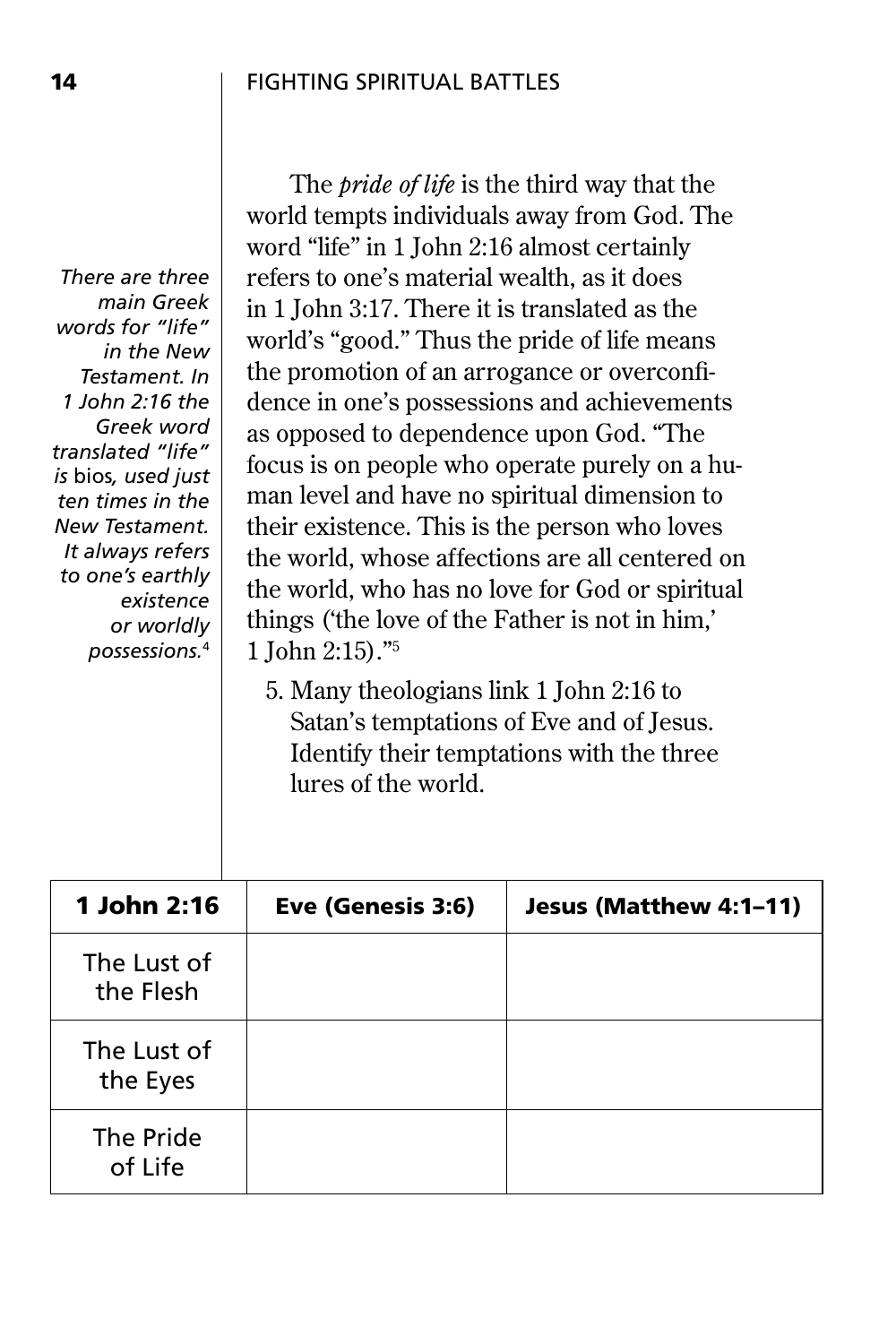One more important point should be made. These three lures help us understand that worldliness often corrupts and perverts the good gifts of God. Sex is not evil. It is a gift of God to be enjoyed within the context of marriage. But the world perverts God's gift of sex into pornography, adultery, and fornication. Money is not evil; but the love of money leads to all sorts of evil. Gluttony perverts God purpose for life-sustaining nourishment. Owning nice things and accumulating wealth are not wrong. But when people take pride in their possessions and fail to depend upon God, they then become worldly.

 6. What are some areas in which you might be tempted toward worldliness?

#### **Worldliness and Righteous Lot**

Lot is an enigmatic figure in Scripture. Little in the Old Testament commends him. Yet in 2 Peter 2:7 and 8 we find out that he was a true believer. Peter used the adjective "righteous" (or "just") three times to describe Lot. This assessment of Lot confirms what Abraham's prayer in Genesis 18:23–33 only suggested, that Lot was indeed righteous. The reason this is a bit of a mystery is because of

*Some commentators argue that Abraham prayed for the deliverance of ten righteous souls because there were presumably ten members in Lot's family.*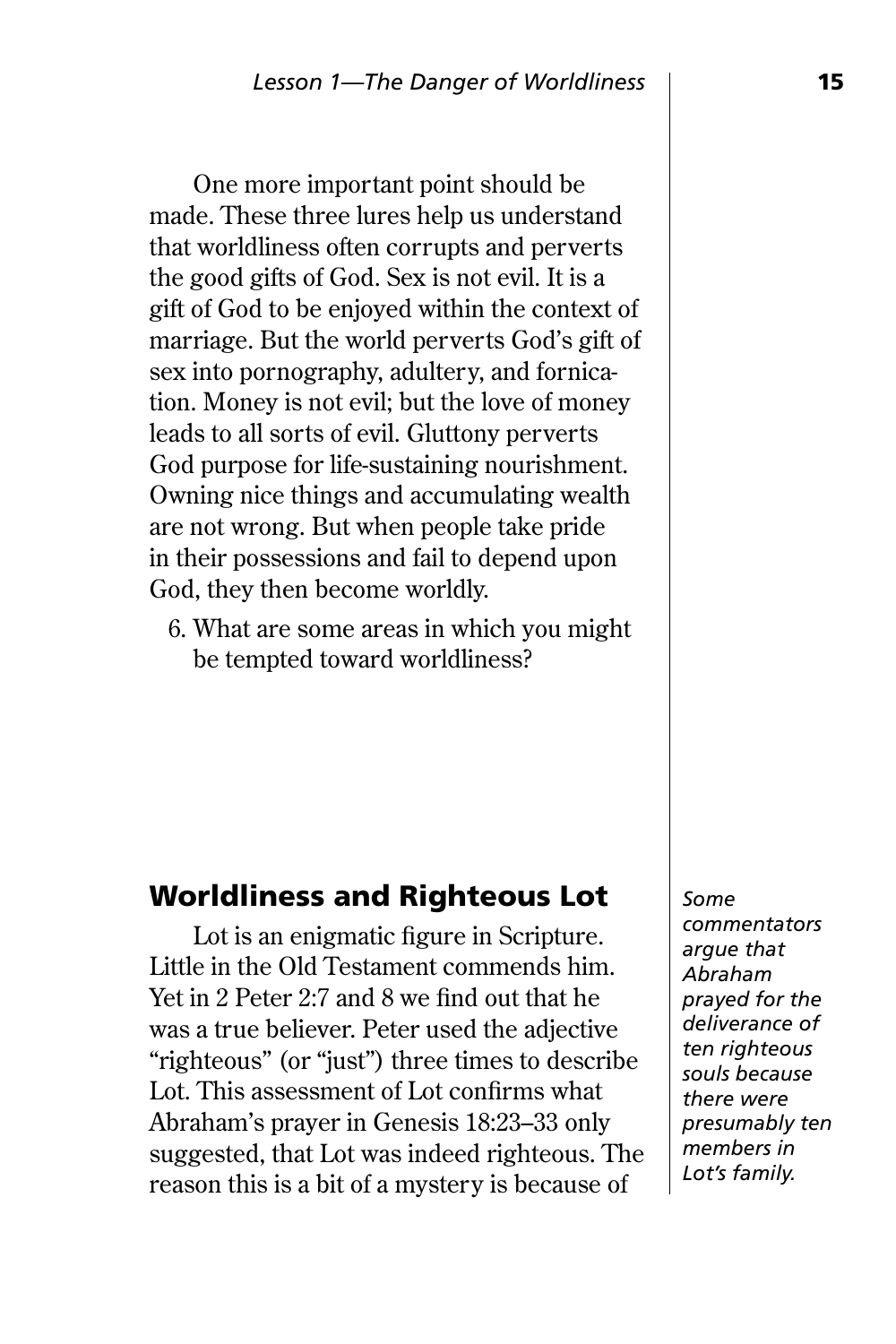what the rest of the Old Testament records about Lot.

Lot was Abraham's nephew. He traveled with Abraham from Ur to Canaan and dwelt with Abraham's household. When their flocks grew too large to occupy the same land, Lot separated from his uncle. When Abraham gave Lot his choice of land, Lot elected to move away from Canaan to the city of Sodom despite the fact that "the men of Sodom were wicked and sinners before the Lord exceedingly" (Genesis 13:13).

 7. Read Genesis 13:10. Why did Lot choose to move to Sodom?

The draw and appeal of the world is great. (Remember 1 John 2:16?) The possibility exists that Lot was not motivated by sheer greed. He might have rationalized that living among the cities of the plain was simply a wise business move. But as Genesis 19 reveals, this decision cost Lot nearly everything.

The Lord revealed to Abraham that He was going to destroy Sodom and Gomorrah because of their wickedness (Genesis 18:20, 21). Later that evening, two angels went to Sodom to warn Lot and his family of the imminent doom (Genesis 19:1). After the men of the town attempted to sexually attack Lot's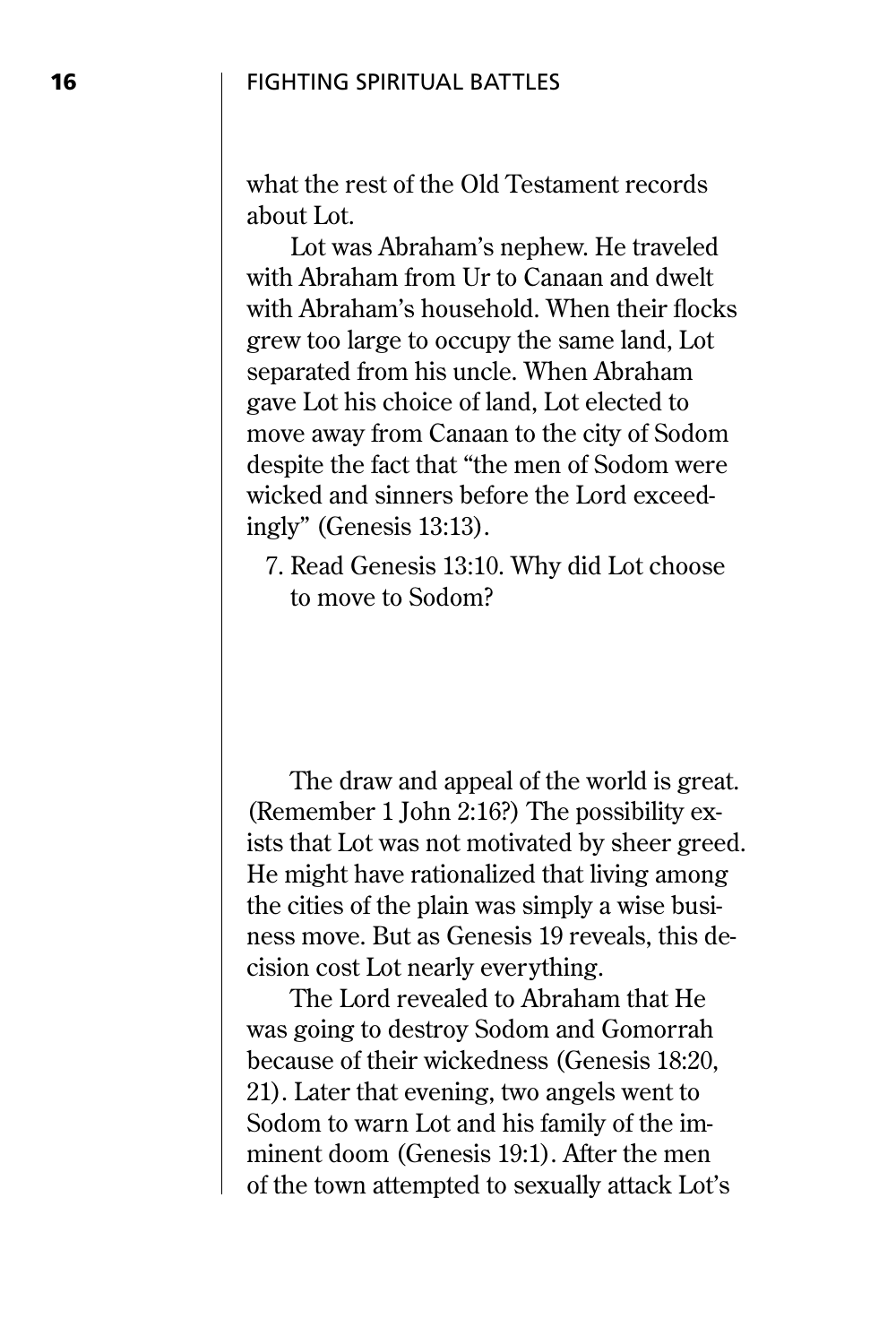guests, the messengers urgently pled with Lot to gather his family and leave the area.

The next few events are astonishing (Genesis 19:14–26). First, Lot's sons-in-law laughed at Lot's warning and refused to leave. Next, Lot himself hesitated to leave Sodom; the angels actually had to grab Lot's hand and physically escort Lot, his wife, and two of their daughters from the city. Finally, while Sodom was aflame in judgment, Lot's wife disobeyed the angel's instructions not to look back, and she was tragically turned into a pillar of salt.

 8. Why do you think that Lot hesitated to leave and that Lot's wife looked back at Sodom?

Interestingly, 2 Peter 2:7 and 8 state that Lot was oppressed and tormented by the wickedness he saw and heard in Sodom. Though he never participated in the Sodomites' wickedness, he still embraced the city. R. Kent Hughes comments, "Ironically, though Lot was revolted by Sodom, Sodom was in his soul. It is possible, then, for a believer to be distressed by the world while willfully clinging to the world."6

How does Lot's decision to move to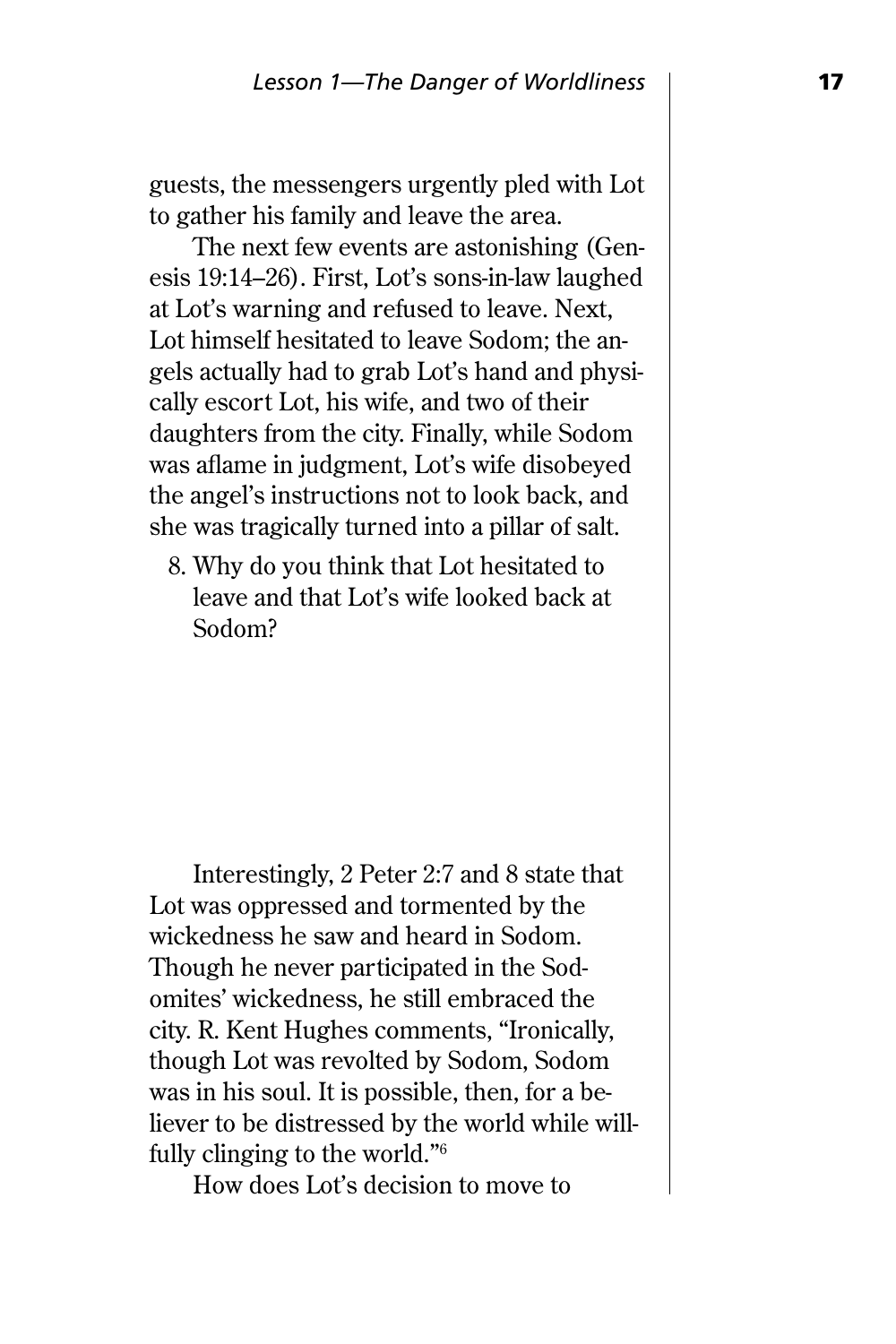Sodom look now? Consider what worldliness cost him. First, he lost his *fortune*. Fire and brimstone destroyed all his earthly wealth and possessions. Second, he lost his *family*. He lost family members who stayed in Sodom; his wife also lost her life. Later, his two remaining daughters deceived Lot and had sexual relations with him. In a way, he lost them as well. Finally, Lot lost his *fame*. His daughters' sons became the fathers of two nations: Ammon and Moab. Both of these nations eventually became the enemies of Israel and faced divine judgment.

 9. Read 1 John 2:17. How does this verse apply to what happened to Lot?

#### **For Further Study**

 1. Worldliness is a real danger for church ministries. Consider these words from Mark Dever on cultural relevance in ministry: "The culture to which we would conform in order to be relevant becomes so inextricably entwined with antagonism to the Gospel that to conform to it must mean a loss of the Gospel itself."7 Where do you see worldliness creeping into churches today?

*Could it be that Lot's daughters were infl uenced by the worldliness of the Sodomites?*